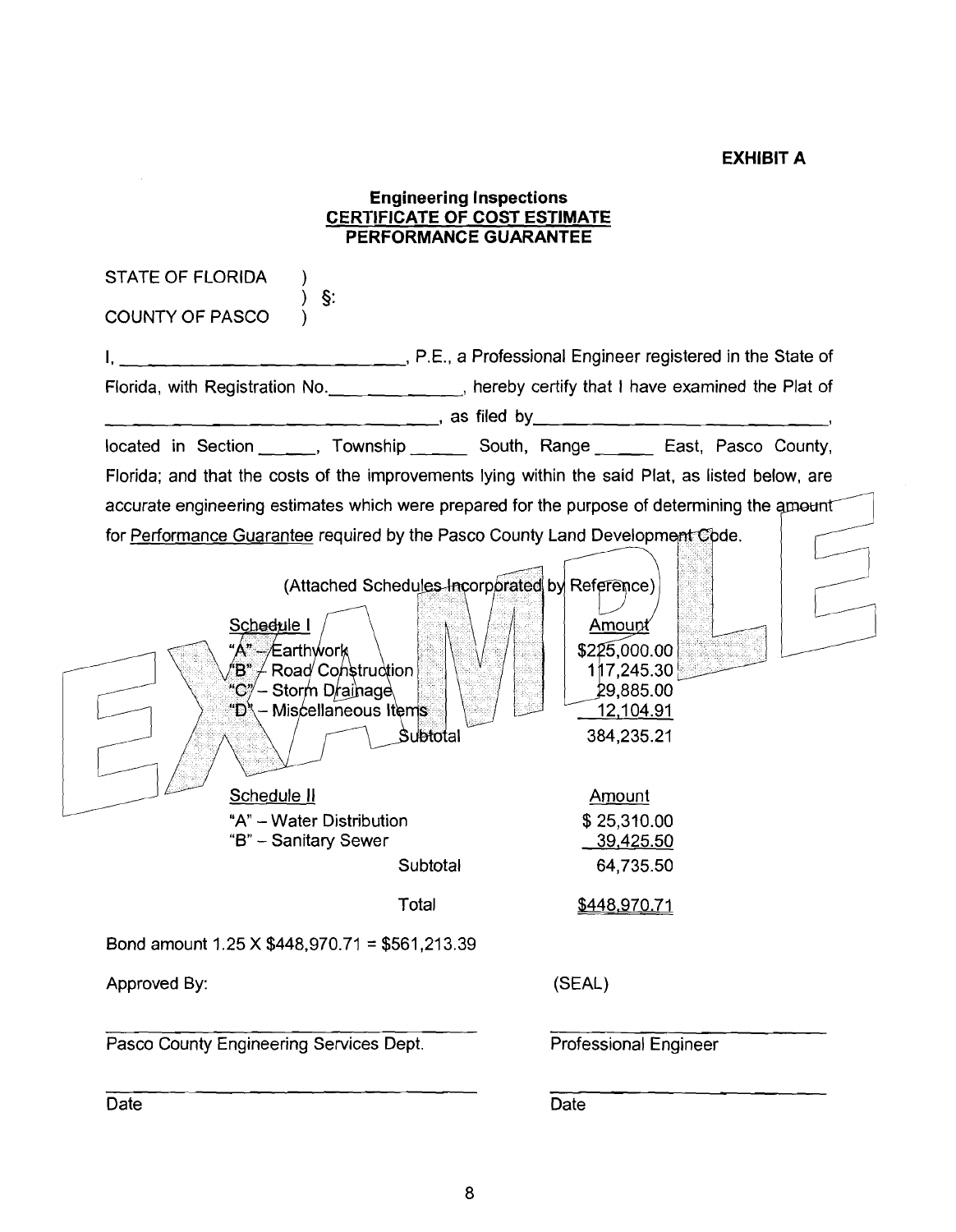# ENGINEER'S ESTIMATE<br>
ENGINEER'S ESTIMATE<br>
UNIT QUANTITY DESCRIPTION<br>
CY 60,000 Site Grading<br>
SUBTOTAL - SCHEDULE IA<br>
THE CHECK COMPONERY SESTIMATE<br>
SUBTOTAL - SCHEDULE IA<br>
THE CHECK COMPONERY SESSION OF THE CHECK COMPONERY **PROJECT SCHEDULE** IA-EARTHWORK UNIT QUANTITY DESCRIPTION **UNIT PRICE TOTAL AMOUNT** Site Grading 225,000.00 **CY** 60,000 SUBTOTAL - SCHEDULE IA 225,000.00 ÿ 5 hein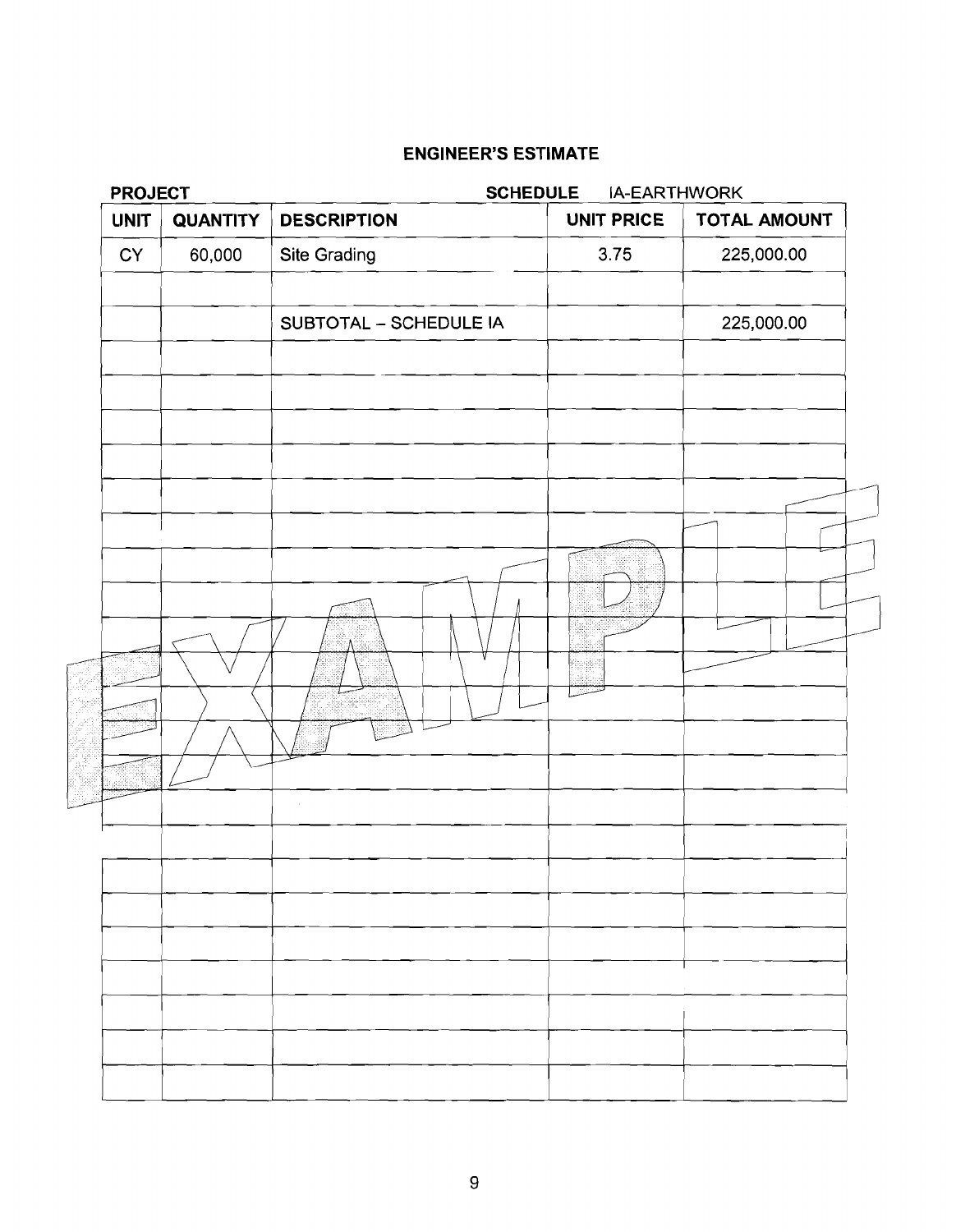| <b>PROJECT</b>                 |                               | SCHEDULE IB-ROAD CONSTRUCTION |                     |
|--------------------------------|-------------------------------|-------------------------------|---------------------|
| <b>UNIT</b><br><b>QUANTITY</b> | <b>DESCRIPTION</b>            | <b>UNIT PRICE</b>             | <b>TOTAL AMOUNT</b> |
| 1,660<br>SY                    | 6" Stab. Under Curb (4' Wide) | 3.25                          | 5,395.00            |
| 5,096<br>SY                    | 6" S. C. Base                 | 8.50                          | 43,316.00           |
| 5,096<br>SY                    | 1" Asphalt Type S-III         | 3.30                          | 16,816.80           |
| <b>LF</b><br>3,735             | 2' Concrete Valley Curb       | 5.20                          | 19,422.00           |
| LF<br>120                      | 4' Concrete Valley Gutter     | 9.00                          | 1,080.00            |
| LF<br>1,868                    | 6" Underdrain                 | 15.00                         | 28,020.00           |
| SY<br>4,565                    | Seed and Mulch                | .70                           | 3,195.50            |
|                                | SUBTOTAL - SCHEDULE IB        |                               | 117,245.30          |
|                                |                               |                               |                     |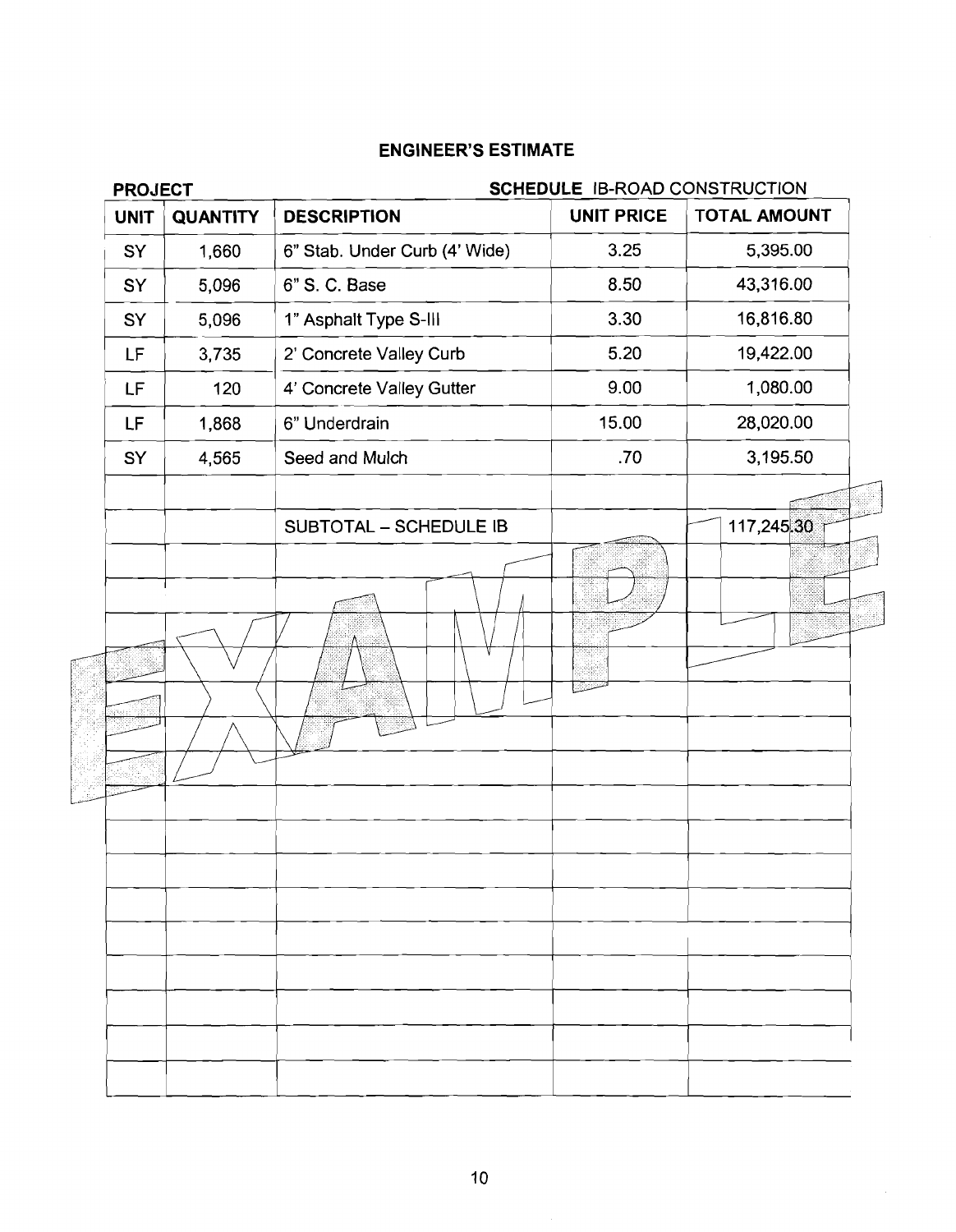| <b>QUANTITY</b><br><b>UNIT</b><br>LF<br>166<br>LF<br>120<br>253<br>LF<br>EA<br>6<br>EA<br>1<br>EA<br>$\mathbf{1}$<br>EA<br>$\mathbf 1$<br>EA<br>1 | <b>DESCRIPTION</b><br><b>15" RCP</b><br><b>18" RCP</b><br>30" RCP<br>Type "C" Inlet<br>Detention Pond Control STR.<br>15" Concrete Headwall<br>18" Concrete Headwall | <b>UNIT PRICE</b><br>27.00<br>33.00<br>41.00<br>1,020.00<br>1,450.00<br>900.00 | <b>TOTAL AMOUNT</b><br>4,482.00<br>3,960.00<br>10,373.00<br>6,120.00<br>1,450.00<br>900.00 |
|---------------------------------------------------------------------------------------------------------------------------------------------------|----------------------------------------------------------------------------------------------------------------------------------------------------------------------|--------------------------------------------------------------------------------|--------------------------------------------------------------------------------------------|
|                                                                                                                                                   |                                                                                                                                                                      |                                                                                |                                                                                            |
|                                                                                                                                                   |                                                                                                                                                                      |                                                                                |                                                                                            |
|                                                                                                                                                   |                                                                                                                                                                      |                                                                                |                                                                                            |
|                                                                                                                                                   |                                                                                                                                                                      |                                                                                |                                                                                            |
|                                                                                                                                                   |                                                                                                                                                                      |                                                                                |                                                                                            |
|                                                                                                                                                   |                                                                                                                                                                      |                                                                                |                                                                                            |
|                                                                                                                                                   |                                                                                                                                                                      |                                                                                |                                                                                            |
|                                                                                                                                                   |                                                                                                                                                                      | 1,100.00                                                                       | 1,100.00                                                                                   |
|                                                                                                                                                   | 30" Concrete Headwall                                                                                                                                                | 1,500.00                                                                       | 1,500.00                                                                                   |
|                                                                                                                                                   |                                                                                                                                                                      |                                                                                |                                                                                            |
|                                                                                                                                                   | SUBTOTAL - SCHEDULE IC                                                                                                                                               |                                                                                | 29,885.00                                                                                  |
|                                                                                                                                                   | esia.<br>Manazarta                                                                                                                                                   |                                                                                |                                                                                            |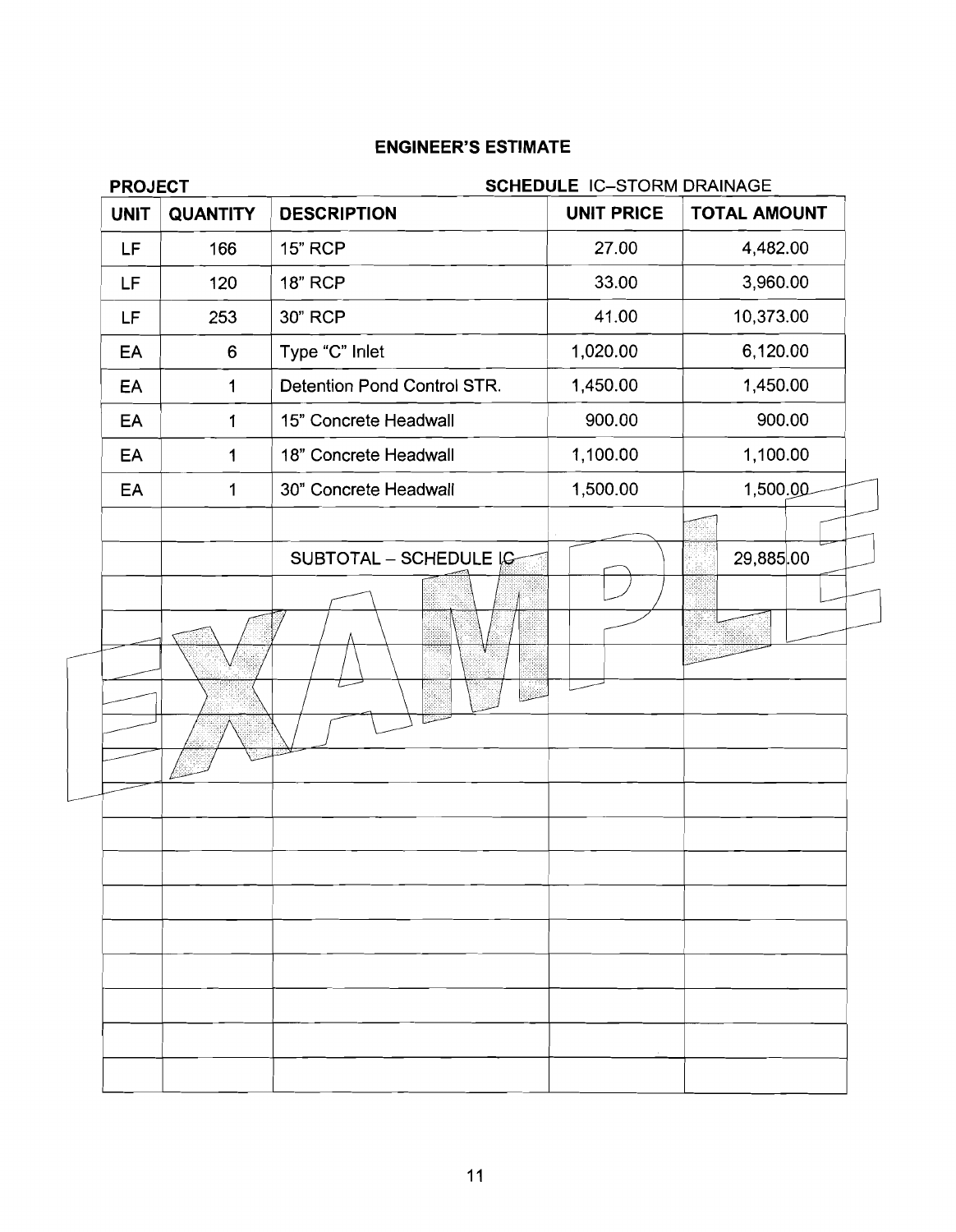# **PROJECT SCHEDULE** ID MISC. ITEMS <sup>1</sup>**UNIT** ) **QUANTITY** I **DESCRIPTION** 1 **UNIT PRICE** I **TOTAL AMOUNT** <sup>1</sup> LF 20 PRMs 1 10.00 2,200.00 LE 12 PCPs<br>
• Professional Services<br>
EA 1 Record Drawings 2,500.00 2,500.00<br>
EA 1 Cost Estimate Assurance<br>
of Maintenance 300.00 300.00<br>
EA 1 Engineer's Certificate 200.00 200.00 **LF** 12 PCPs 90.00 1,080.00 Professional Services - - Record Drawings 1 | Cost Estimate Assurance EA | 1 | Engineer's Certificate  $L.S.$ L.S. **Street Signs** 1,824.91 1,824.91 SUBTOTAL - SOHEDULE ID 12.104.91 THE UNITED SUIDEL **ARE HYPOTHETICAL ONLY AND ARE NOT TO BE USED AS A**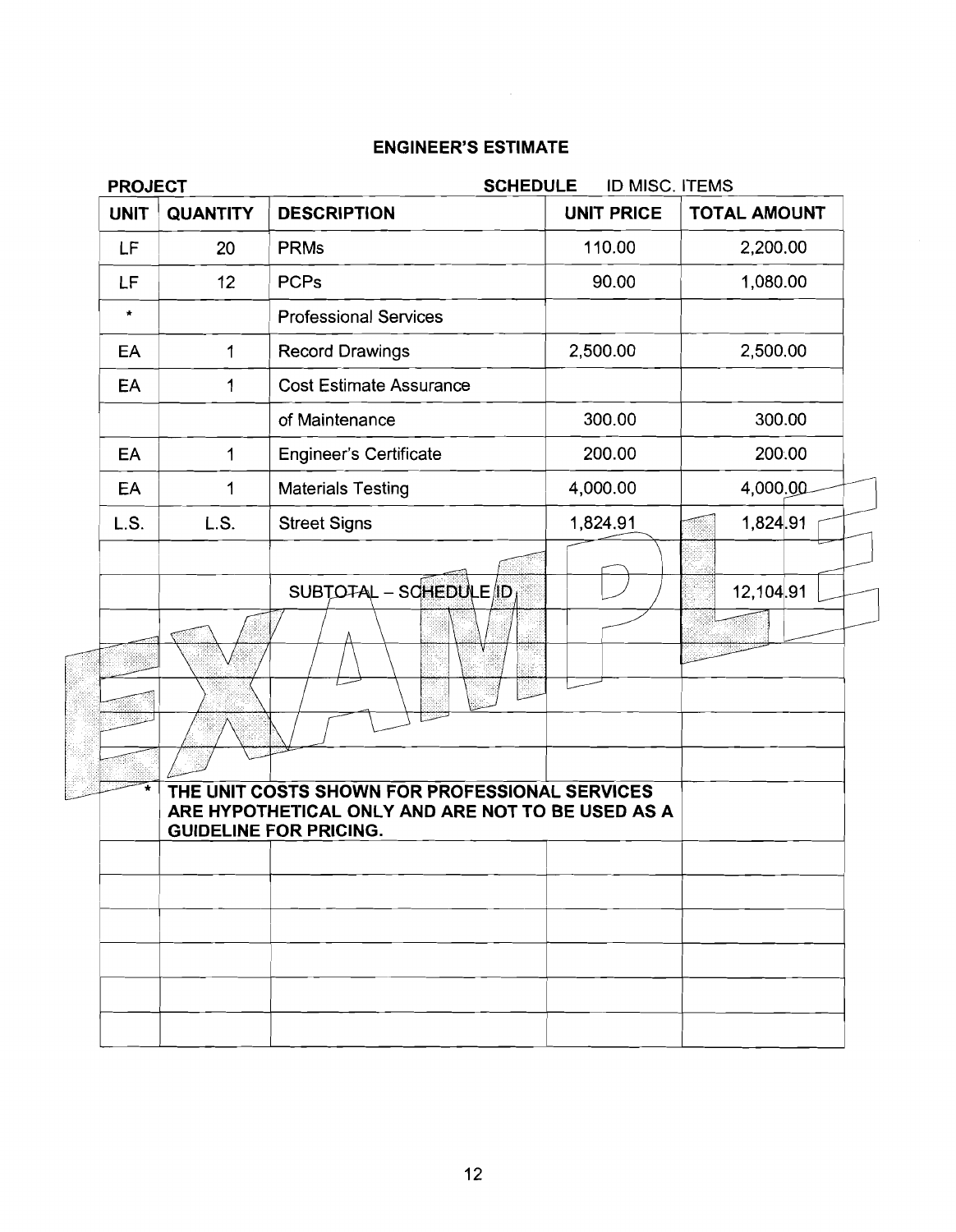| <b>PROJECT</b><br><b>UNIT</b><br><b>QUANTITY</b> |                              |                   | SCHEDULE IIA-WATER DISTRIBUTION |
|--------------------------------------------------|------------------------------|-------------------|---------------------------------|
|                                                  | <b>DESCRIPTION</b>           | <b>UNIT PRICE</b> | <b>TOTAL AMOUNT</b>             |
| LF<br>2,029                                      | 6" PVC Water Main            | 8.00              | 16,232.00                       |
| EA<br>$\overline{7}$                             | 6" Gate Valve w/Box          | 310.00            | 2,170.00                        |
| $\overline{7}$<br>EA                             | 3/4" Single-Service Assembly | 90.00             | 630.00                          |
| EA<br>18                                         | 1" Double-Service Assembly   | 125.00            | 2,250.00                        |
| LF<br>416                                        | 2" PVC Casing (13 Locations) | 3.00              | 1,248.00                        |
| $\overline{2}$<br>EA                             | 2" Temp. Blow-off            | 210.00            | 420.00                          |
| EA<br>$\overline{2}$                             | <b>Fire Hydrant Assembly</b> | 1,180.00          | 2,350.00                        |
|                                                  | SUBTOTAL - SCHEDULE IIA      |                   | 25,310.00                       |